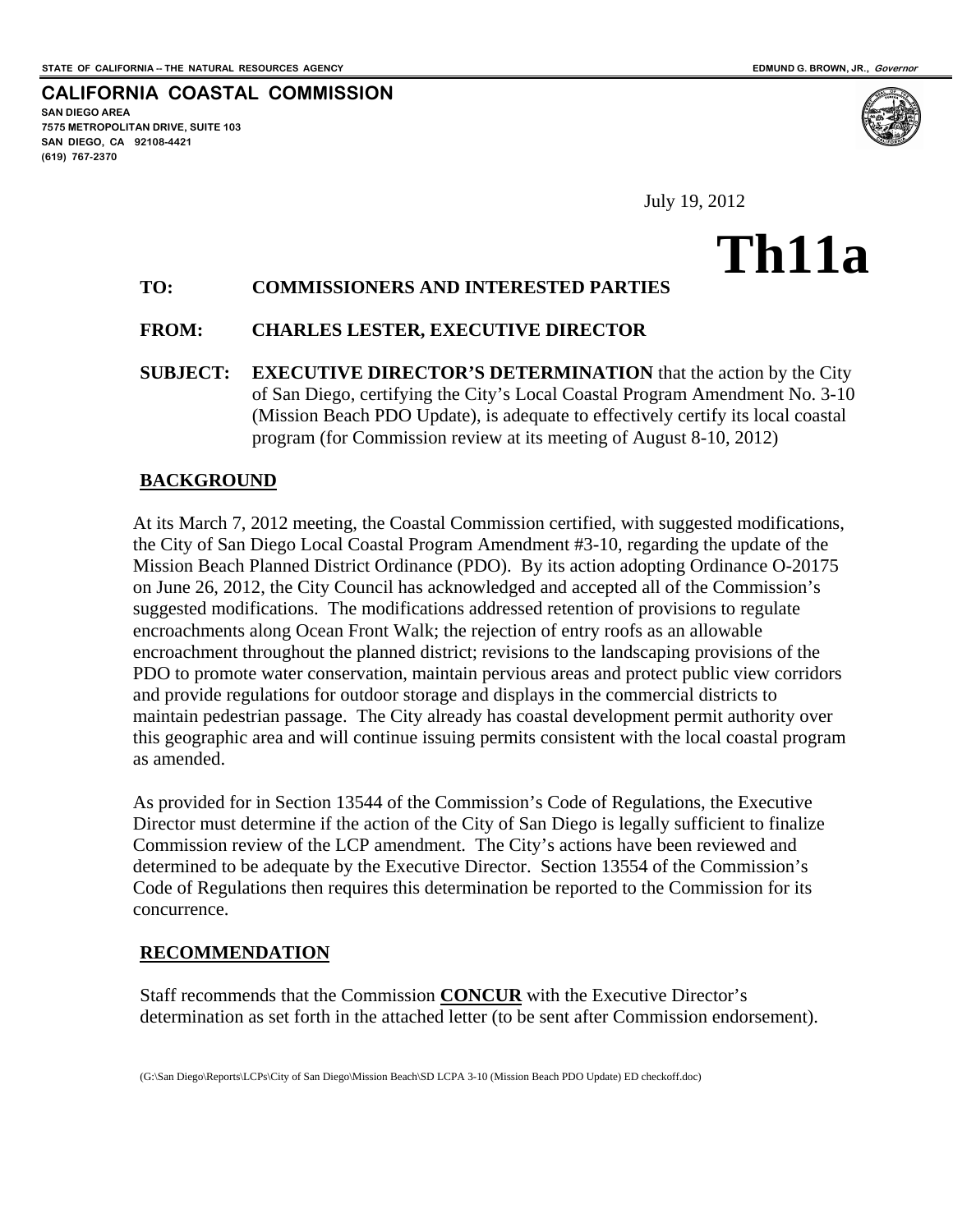## **CALIFORNIA COASTAL COMMISSION**

**SAN DIEGO AREA 7575 METROPOLITAN DRIVE, SUITE 103 SAN DIEGO, CA 92108-4402 (619) 767-2370**



August 13, 2012

Mayor Jerry Sanders City of San Diego 202 C Street San Diego, CA 92101

## RE: Certification of the City of San Diego Local Coastal Program Amendment No. 3-10 (Mission Beach PDO Update)

Dear Mayor Sanders,

The California Coastal Commission has reviewed the City's Ordinance No. O-20175 together with the Commission's action of March 7, 2012 certifying City of San Diego Local Coastal Program Amendment #3-10 pertaining to an update for the Mission Beach Planned District Ordinance (PDO). In accordance with Section 13544 of the Commission's Code of Regulations, I have made the determination that the City's actions are legally adequate, and the Commission has concurred at its meeting of August 9, 2012.

By its action on June 26, 2012, the City has formally acknowledged and accepted the Commission's certification of the Local Coastal Program Amendment including all suggested modifications. The modifications addressed retention of provisions to regulate encroachments along Ocean Front Walk; the rejection of entry roofs as an allowable encroachment throughout the planned district; revisions to the landscaping provisions of the PDO to promote water conservation, maintain pervious areas and protect public view corridors and provide regulations for outdoor storage and displays in the commercial districts to maintain pedestrian passage. The City is already issuing coastal development permits in conformance with the certified local coastal program for this area.

In conclusion, I would like to congratulate you and all other elected or appointed officials, staff and concerned citizens for continuing to work towards full implementation of the Coastal Act. We remain available to assist you and your staff in any way possible as you continue to develop and implement the City's local coastal program.

Sincerely,

 Charles Lester Executive Director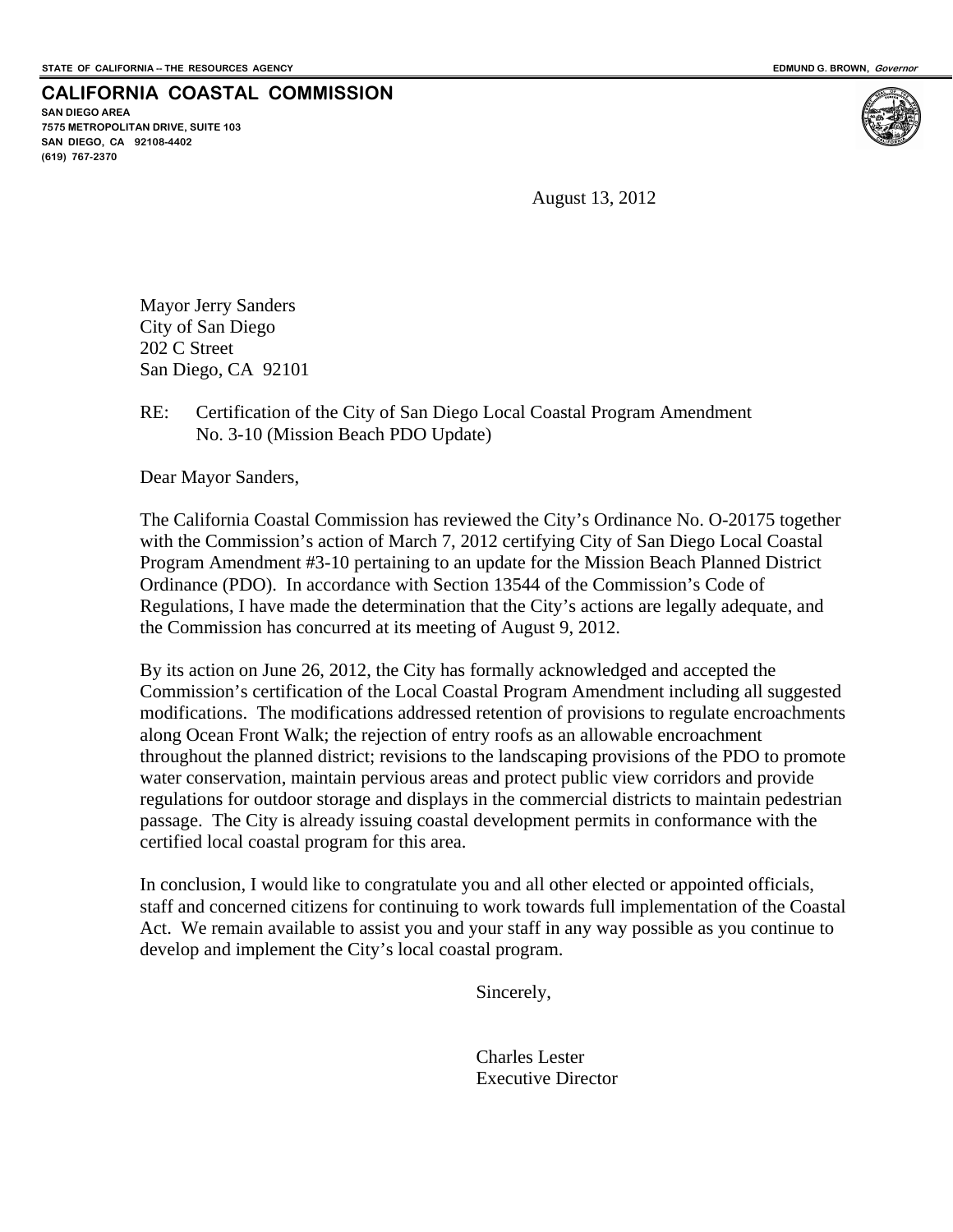

#### 20175 ORDINANCE NUMBER O-(NEW SERIES)

DATE OF FINAL PASSAGE JUN 2.6 2012

AN ORDINANCE AMENDING CHAPTER 15, ARTICLE 13, DIVISION 1 OF THE SAN DIEGO MUNICIPAL CODE BY AMENDING SECTION 1513.0103; AMENDING CHAPTER 15, ARTICLE 13, DIVISION 2 BY ADDING NEW SECTION 1513.0203; AMENDING CHAPTER 15, ARTICLE 13, DIVISION 3 BY AMENDING SECTION 1513.0304; AMENDING CHAPTER 15, ARTICLE 13, DIVISION 4 BY AMENDING SECTION 1513.0402 AND ADDING NEW SECTION 1513.0405, ALL RELATING TO THE MISSION BEACH PLANNED DISTRICT.

WHEREAS, on October 12, 2010, pursuant to Ordinance O-19999, the Council of the City of San Diego adopted amendments to the Mission Beach Planned District Ordinance (PDO) and Local Coastal Program to determine grade, identify allowable encroachments, eliminate the option for a Neighborhood Development Permit to deviate from the requirements of the PDO, and to expand the applicability of the 45 degree angled plane; and

WHEREAS, the California Coastal Act (Public Resources Code section 30000 et seq.) requires California Coastal Commission certification of implementing actions to implement the approved Local Coastal Program Coastal Plan; and

WHEREAS, on March 7, 2012, the California Coastal Commission approved the amendments to the City of San Diego Local Coastal Program (LCP), Amendment No. 3-10 (Mission Beach PDO Update) with modifications that address the regulations for outdoor storage and displays in the commercial districts to maintain pedestrian passage; regulations for encroachments along Ocean Front Walk; the rejection of entry roofs as an allowable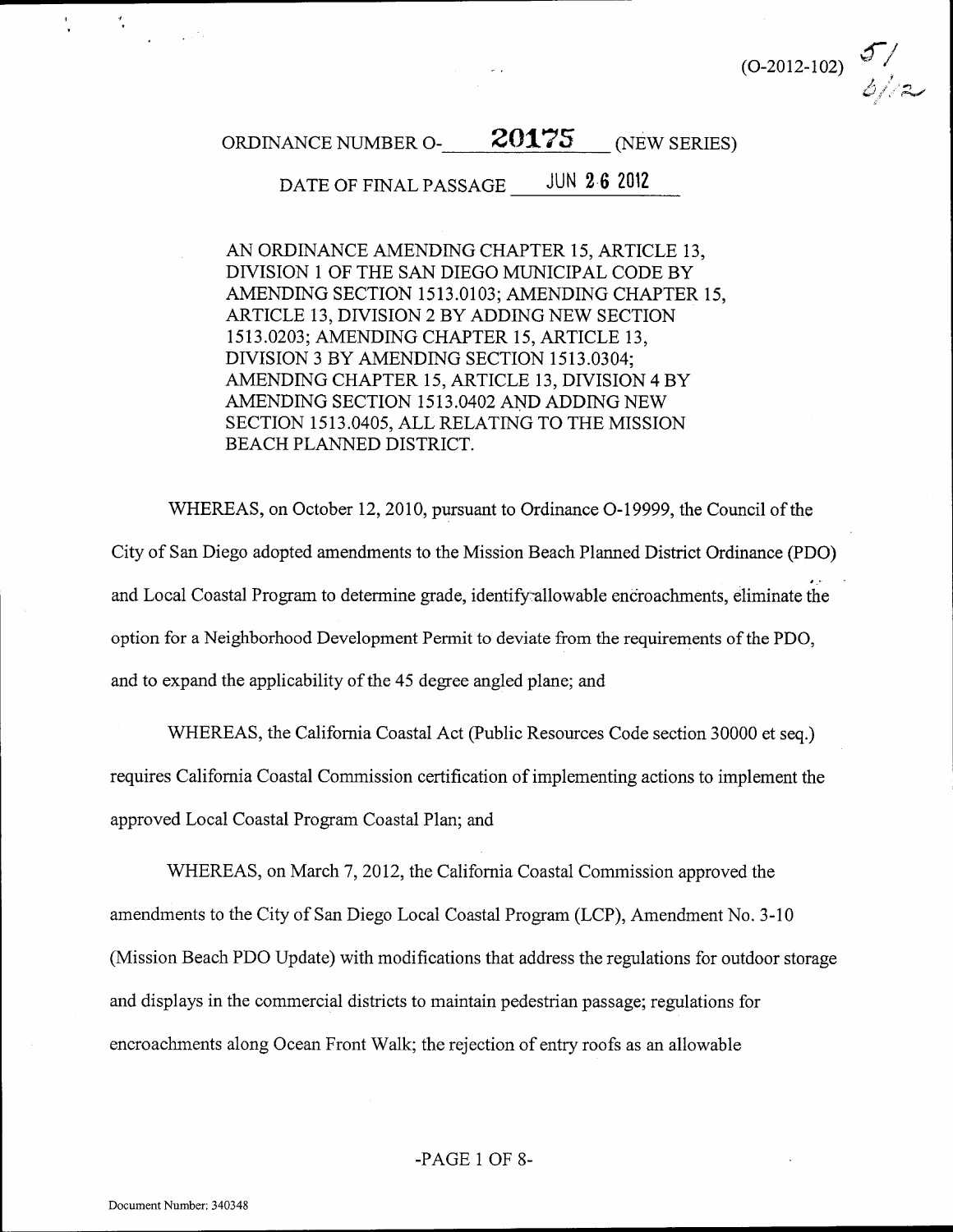encroachment throughout the planning area; and revisions to the landscaping provisions of the PDO to promote water conservation, maintain previous areas and protect public view corridors;

WHEREAS, the modifications suggested by the California Coastal Commission are before the City Council for consideration; NOW, THEREFORE,

BE IT ORDAINED, by the Council of the City of San Diego, as follows:

Section 1. That the City Council acknowledges receipt of the California Coastal Commission's certification resolution.

Section 2. That the City Council adopts the modifications to the Mission Beach Planned District Ordinance Coastal Program in satisfaction of the terms of the Coastal Commission's certification resolution.

Section 3. That Chapter 15, Article 13, Division 1 of the San Diego Municipal Code is amended by amending section1513.0103, to read as follows:

#### \$1513.0103 **Applicable Regulations**

Where not otherwise specified in the Mission Beach Planned District Ordinance, the following provisions of the Land Development Code apply:

Chapter 11 (Land Development Procedures) except Article 3 Division 4 Section 113.0222 (Calculating Density);

Chapter 12 (Land Development Reviews) except Article 6, Division 6 (Planned Development Permit Procedures) and Article 6, Division 4, Sections  $126.0402(a)(4)$  and  $126.0402(g)$  (When a Neighborhood Development Permit is Required);

Chapter 13 (Zones);

#### $-PAGE 2 OF 8-$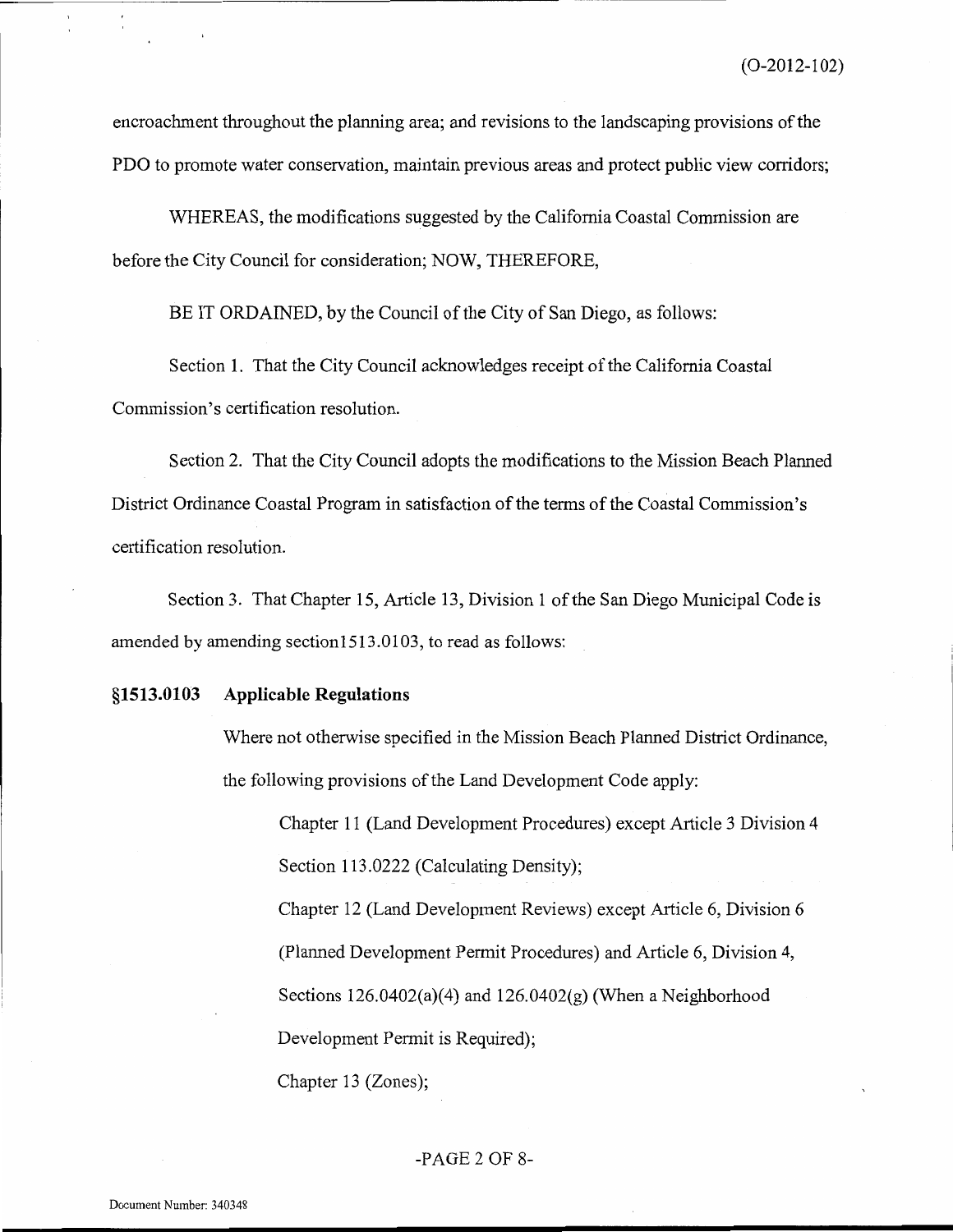Chapter 14, Article 1 (Separately Regulated Use Regulations);

Chapter 14, Article 2, Division 1 (Grading Regulations);

Chapter 14, Article 2, Division 2 (Drainage Regulations);

Chapter 14, Article 2, Division 5 (Parking Regulations);

Chapter 14, Article 2, Division 6 (Public Facility Regulations);

Chapter 14, Article 2, Division 8 (Refuse and Recyclable Materials Storage Regulations);

Chapter 14, Article 3 (Supplemental Development Regulations) except

Division 4 (Planned Development Permit Regulations);

Chapter 14, Article 4 (Subdivision Regulations);

Chapter 14, Article 5 (Building Regulations);

Chapter 14, Article 6 (Electrical Regulations); and

Chapter 14, Article 7 (Plumbing and Mechanical Regulations)

Where there is a conflict between the Land Development Code and the Mission Beach Planned District Ordinance, the Planned District Ordinance applies.

Section 4. That Chapter 15, Article 13, Division 2 of the San Diego Municipal Code is amended by adding new section 1513.0203, to read as follows:

#### §1513.0203 **Encroachments/Ocean Front Walk**

No permit for any development or redevelopment on any lot abutting the Ocean Front Walk public right of way or any public right of way may be issued, unless the owner obtains a permit in accordance with Land Development Code Chapter 12, Article 9, Division 7 (Public Right-of-Way Permits) for any existing or proposed encroachments into the public right of way.

## -PAGE 3 OF 8-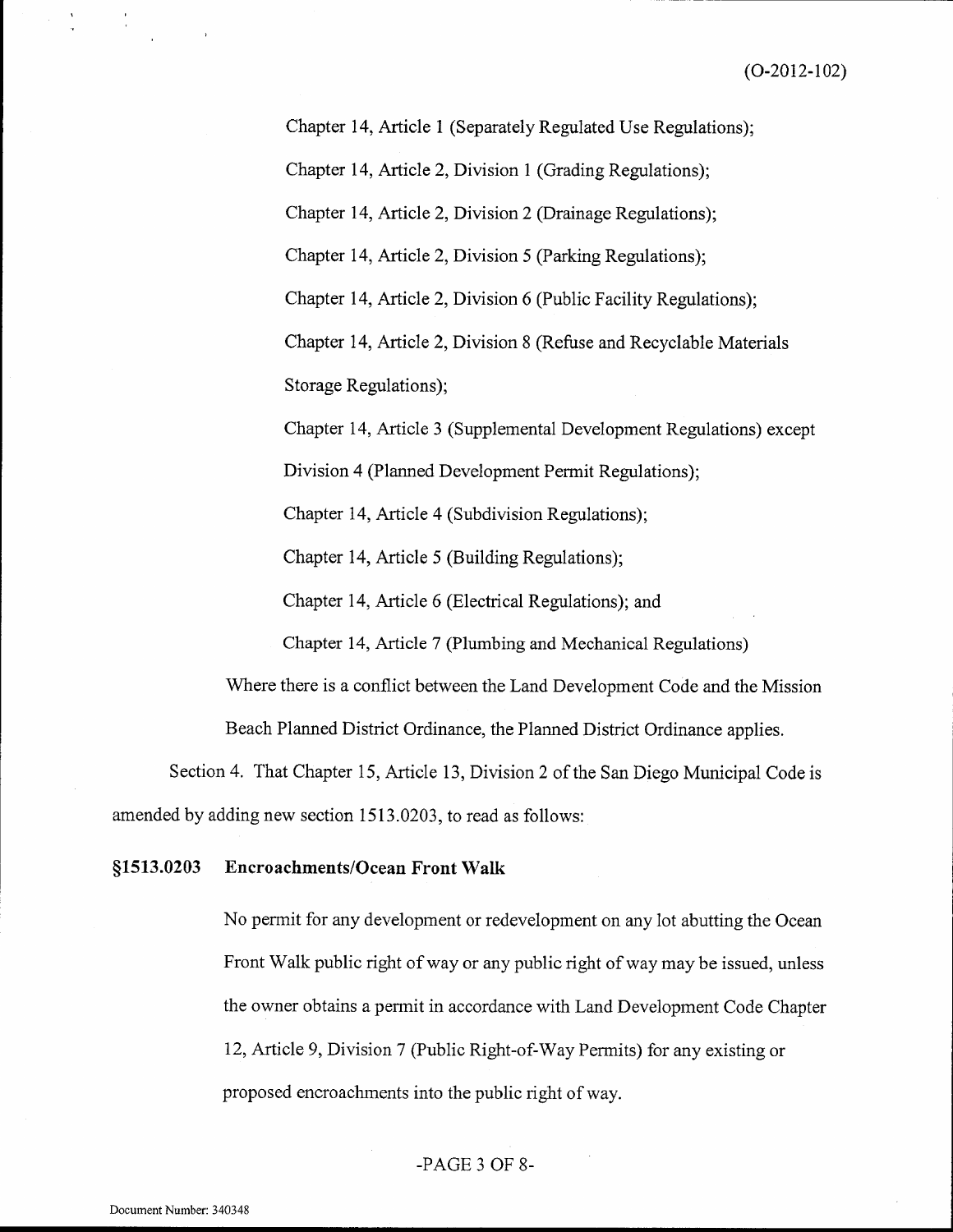Section 5. That Chapter 15, Article 13, Division 3 of the San Diego Municipal Code is amended by amending section 1513.0304, to read as follows:

#### \$1513.0304 Property Development Regulations - Residential Subdistricts

## (a) through (c) [No change in text.]

- $(d)$ Encroachments
	- $(1)$ Only the encroachments identified in Section 1513.0304(d) are allowed.

| Anowabie Encroachments         |                              |                                                        |
|--------------------------------|------------------------------|--------------------------------------------------------|
| Feature                        | Courts, Places,<br>and Walks | <b>Interior and Street Side</b><br>Yard                |
| Casings for Doors &<br>Windows | 6 inches                     | 6 inches                                               |
| Cornices <sup>2, 3</sup>       | 1 foot                       | 6 inches                                               |
| Direct Vent Gas                | 1 foot                       | 6 inches in 3-foot setback<br>1-foot in 5-foot setback |
| Eaves <sup>2</sup>             | 2 feet $4$                   | 6 inches                                               |
| Lighting Fixtures              | 9 inches                     | 9 inches                                               |
| Rain Gutters                   | 6 inches                     | 6 inches                                               |
| Vents                          | 6 inches                     | 6 inches                                               |

#### Table 1513-03B Allowable Encroachments<sup>1</sup>

For features in Table 1513-03B that are located on any portion of the façade that encroaches 18 inches into the court, place, or walk yard setback using the vertical offset in Section 1513.0304(d)(2)(A)(i), a maximum additional encroachment of 6 inches is allowed.

 $\sqrt{2}$ The area that encroaches may not be used to support decks, exterior balconies, or floors.

 $\overline{\mathbf{3}}$ Cornices shall not exceed 1-foot in height.  $\overline{4}$ 

The eave shall not intrude into any required 45 degree angle for a court, place, walk or interior yard.

> [No change in text.]  $(2)$

> > (A) [No change in text.]

 $\mathbf{1}$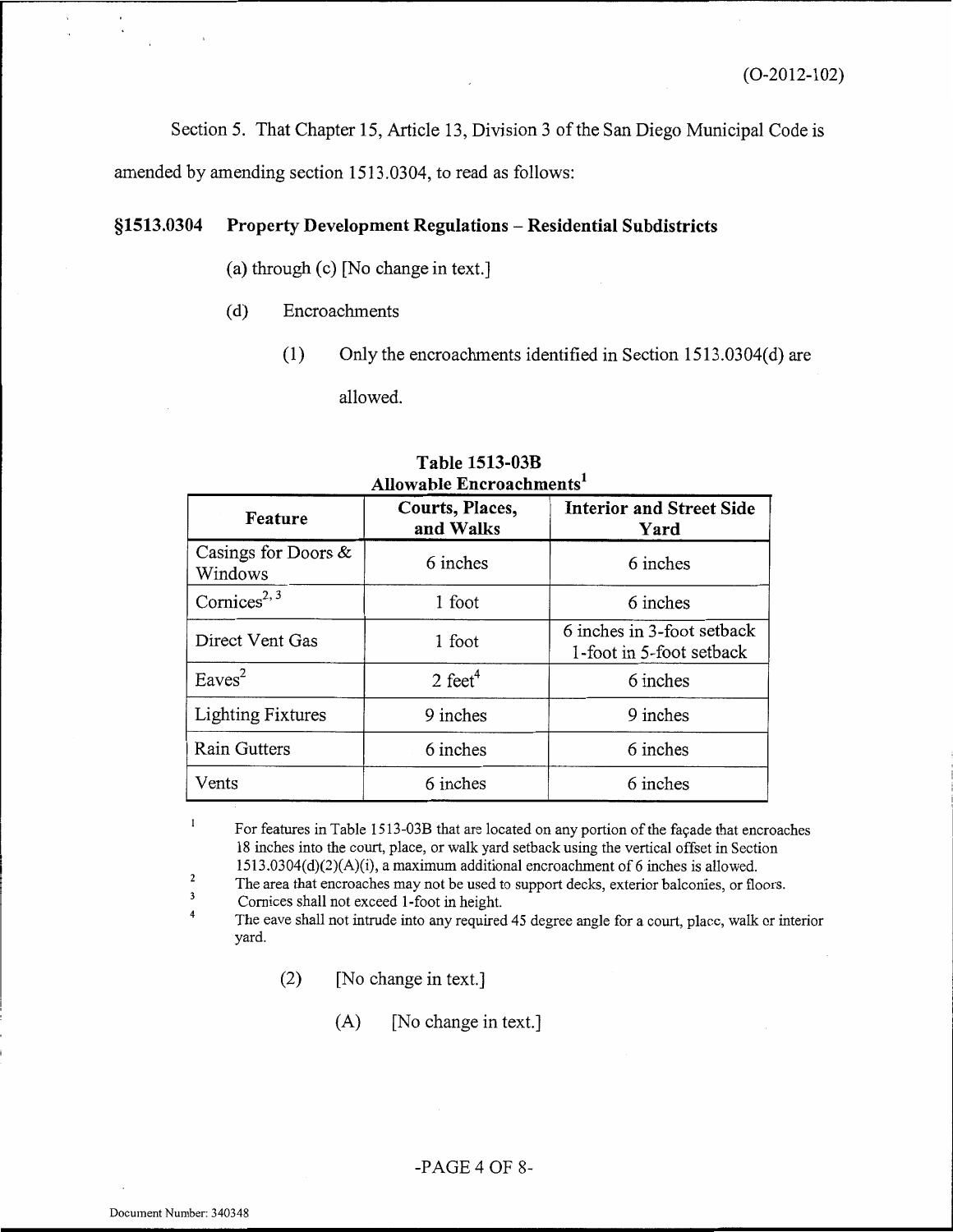- The following encroachments are not permitted into yards (B) for Courts, Places, or Walks:
	- Encroachment into the 45 degree setback by any  $(i)$ part of the structure (including but not limited to eaves, fireplaces and chimneys, stairs, or railings).
	- $(ii)$ Any structure that exceeds 3 feet in height above existing grade or proposed grade, whichever is lower (including fences; solid, glass, planter, and retaining walls; stairs; rails; bay or garden windows; and fireplaces, grills, or barbeques that are constructed in place), except that encroachments consistent with Section  $1513.0304(d)(2)(A)$  are permitted.

 $(3)$  through  $(4)$  [No change in text.]

(e) through (h) [No change in text.]

Section 6. That Chapter 15, Article 13, Division 4 of the San Diego Municipal Code is amended by amending section 1513.0402 and adding new section 1513.0405, to read as follows:

#### §1513.0402 Landscaping

- Residential Subdistricts  $(a)$ 
	- One hundred percent of all required yards except interior yards and  $(1)$ rear yards shall be landscaped with a minimum of at least 50 percent and shall be any combination of trees, shrubs and ground cover; except that the use of trees to meet this requirement shall be

## $-PAGE 5 OF 8-$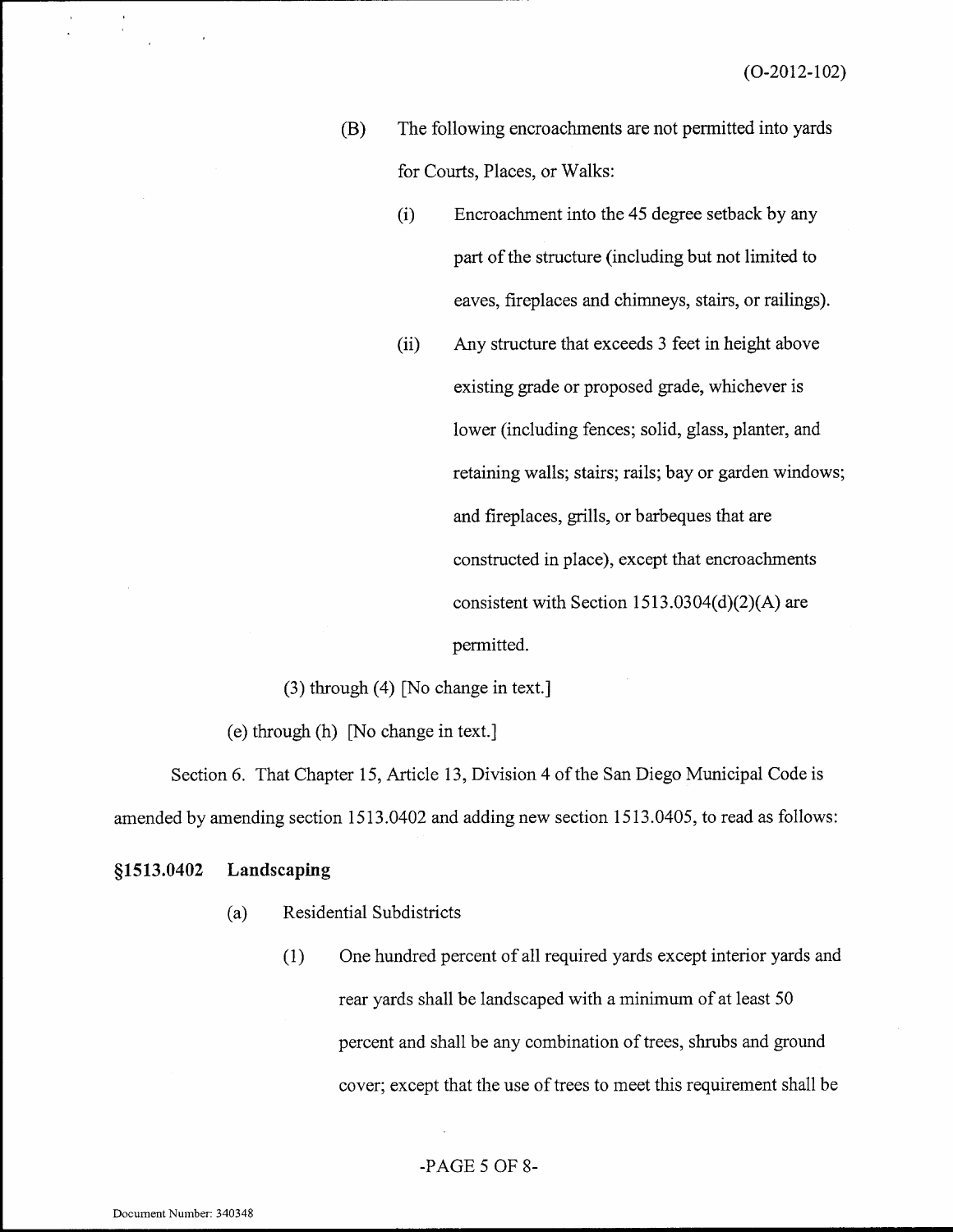optional. All proposed landscaping in the required yard areas for Courts, Places, or Walks shall be maintained at a height of three feet or lower (including raised planters) to preserve public views. All landscaping shall be drought-tolerant and native or noninvasive plant species. The remaining 50 percent may include, but is not restricted to, fountains, reflecting pools, art objects, decorative walkways, screens, walls, fences, benches, and decks not exceeding 3 feet in height.

 $(2)$ Landscaping located within the required yards for Courts and Places shall protect pedestrian view corridors by emphasizing canopy trees that reach a height of 24 feet at maturity and ground cover. Landscaping materials shall not encroach or overhang into the Courts and Places rights-of-way and view corridors. Mature trees shall be maintained so that branches do not encroach below a height of 8 feet above the finish surface or finished grade, as measured at the trunk. Any trees proposed in the required yard areas along Courts, Places, or Walks shall be limited to no more than two trees which shall be planted within 4 and 5 feet of the primary structure. All landscaping and irrigation within the publicright-of-way shall be developed in accordance with the Landscape Standards of the Land Development Manual.

 $(b)$ [No change in text.]

#### -PAGE  $6$  OF  $8$ -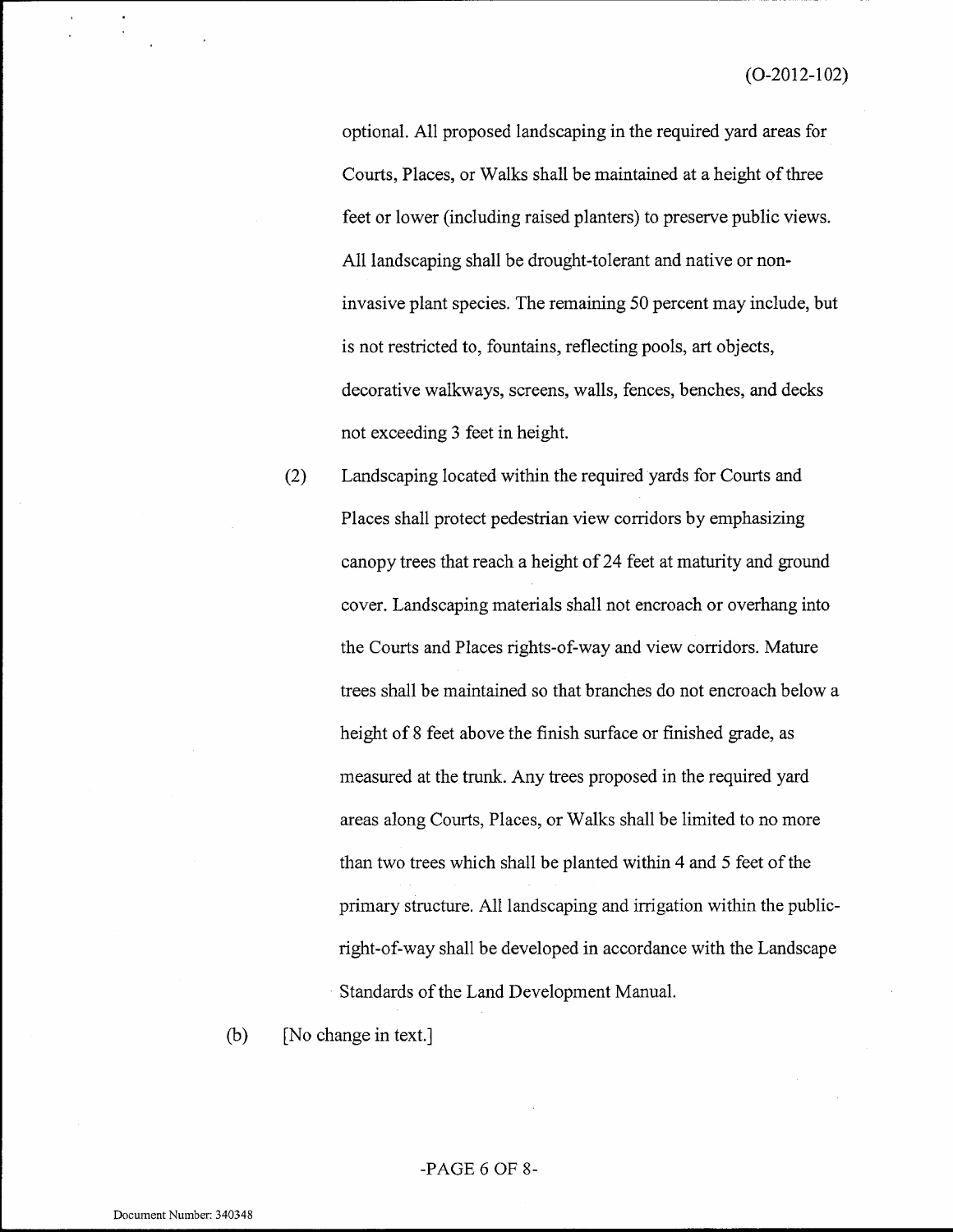#### **Outdoor Display Regulations** §1513.0405

Within the Commercial Subdistrict along Mission Boulevard, Pacific Beach Drive, Ventura Place, and Ocean Front Walk only the following may be displayed on the sidewalk:

- $(1)$ Newspapers;
- Rental items provided that there is an 8-foot clearance, measured from the  $(2)$ curb to the primary structure, for pedestrian passage.

Section 7. That a full reading of this ordinance is dispensed with prior to its passage, a written or printed copy having been made available to the City Council and the public prior to the day of its passage.

Section 8. That this ordinance shall not take effect until the date the California Coastal Commission unconditionally certifies these provisions as a local coastal program amendment, or until the thirtieth day from and after its final passage, whichever occurs later.

Section 9. That after adoption, the Mayor or his designee is authorized to submit this ordinance to the California Coastal Commission for final certification and incorporation into the City's certified Local Coastal Program.

APPROVED: JAN I. GOLDSMITH, City Attorney

Sharror M. Thérics **B**<sub>v</sub>

Shannon M. Thomas Deputy City Attorney

SMT:als 5/03/2012 Or.Dept: DSD Doc. No. 340348